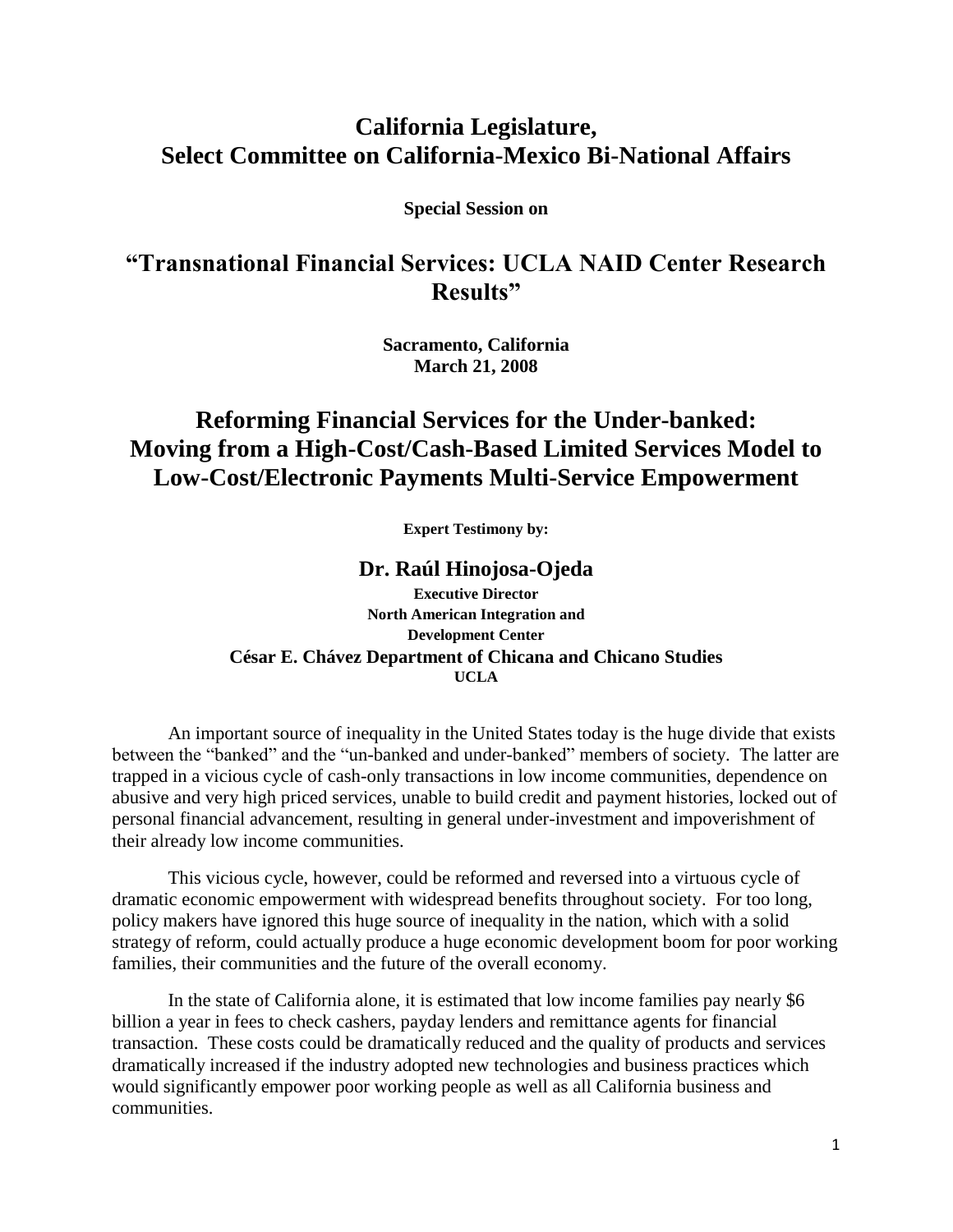### **Current Vicious Cycle:**

Poor working families are significantly more likely to be unbanked or under-banked, are thus forced to operate in a cash economy with extreme limitations to financial services, and thus must pay extravagantly more for all their financial transactions. We have created a financial system where "it is expensive to be poor", particularly for any basic transaction like check cashing, payment of bills (including government fees and services), buying products and services (like autos, insurance, travel and telecommunications), and the sending money to relative abroad or within the US. Millions of low-income families are paying the highest prices for all types of basic transactions, representing a disproportionately larger part of their incomes, which is multiple times what wealthier families pay. Operating in cash makes working families much more vulnerable to crime and abuse, the cost of which also burden the larger community. Perhaps most damaging to these families, local communities and businesses and governments in the state, is that billions of dollars in purchases and transactions go unrecorded and are thus not able to be used by families to build credit histories and ability to pay profiles, thus further limiting their access to asset building financial services.

- Un-banked and Under-banked populations are very large, and are highly concentrated in low-income communities.
	- o The un-banked represent 12 million households or 13.3% of the U.S. population<sup>i</sup>
	- o The un-banked comprise more than 13% of the 105 million households in the  $U.S<sup>ii</sup>$
	- o Under-banked households total 40 millioniii
	- o Over 50% of Latino households are unbanked
	- o In highly concentrated Latino and working poor communities such as Santa Ana California, the unbanked rate goes up to 90%
- The traditional banking and financial services industries have long ignored and "redlined" these communities, arguing that providing services is not profitable enough, thus abandoning this market to technologically backward and high cost intermediaries.
- Poor people pay a significantly higher proportion of their incomes for financial services than do wealthier people. The Un/Under-Banked now pay the highest cost for all types of financial transactions and services, primarily via cash–based transactions, which rely on using higher cost antiquated technologies through decentralized agent networks.
	- o Remittances, Check Cashing, Payday lending, Pawn shops, higher cost prepaid mobile telephony, higher commission cashed based travel agencies
- The cash-based transactions industry has achieved a dominate foothold on financial service access in most low income communities, controlling and "crowding out" the introduction of other alternative technologies and banking services. Because of their location-based control of access to financial services for cash dependent populations, the industry is rife with abusive and predatory pricing and lending practices.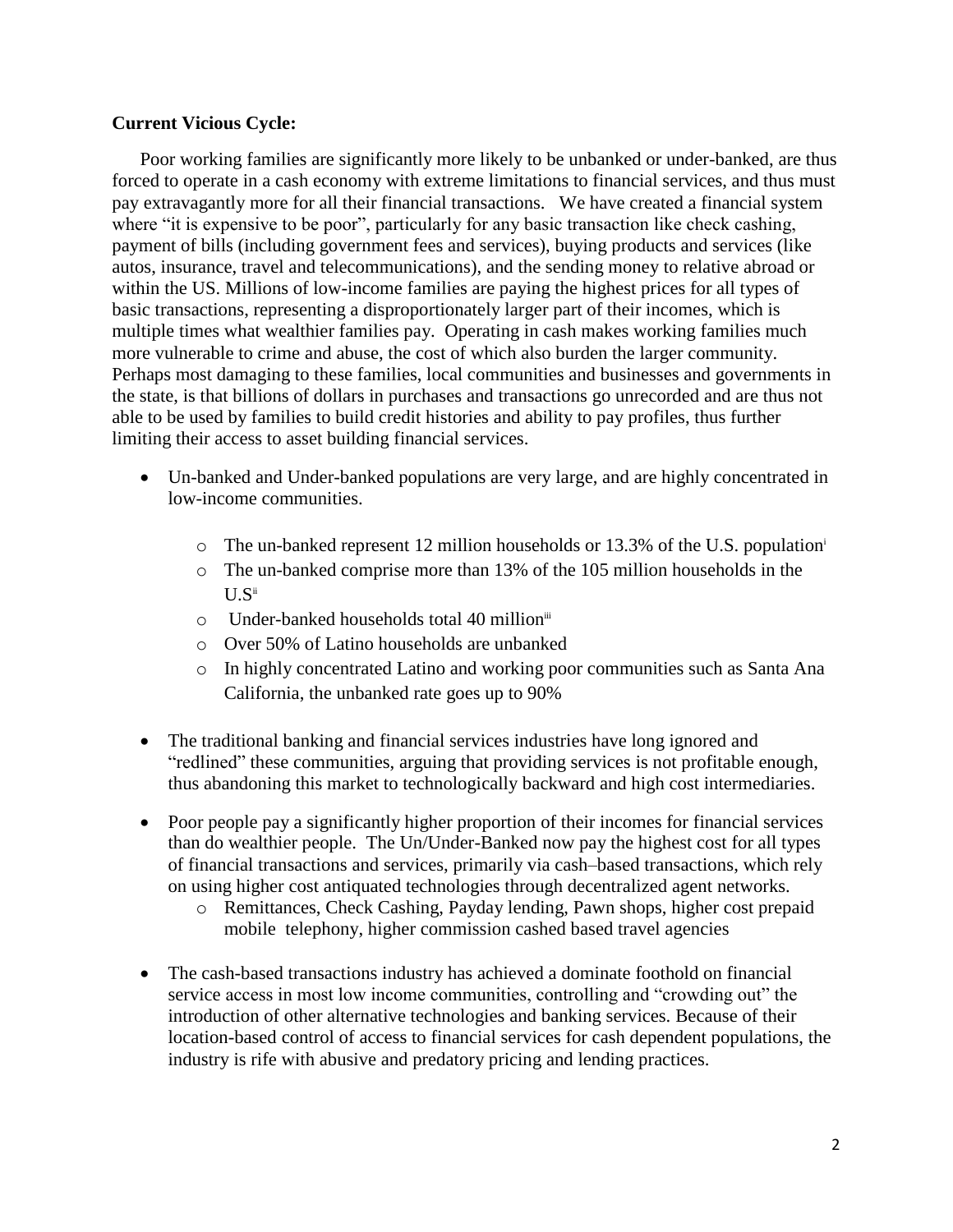- Dependency on the cash-based financial industry does not support the building of data histories of payments and credit, crucial for moving up the ladder of financial access to savings and loans for lower cost consumption, better autos, housing and small businesses.
- The cash-based financial industry also does a very poor job in tracking potential criminal and illicit financial flows and transactions.
- Dependency on the cash-based financial industry results in repressed economic development in communities through lower rates of personal disposable income, personal consumption, savings, insurance and mortgages, further depressing investments in businesses, housing and job creation, thus resulting in lower government revenues and public investments.

## **A New Virtuous Cycle is Possible Now:**

- The good news is that the last decade has seen significant technological advancement, which has helped launch the "electronic payments revolution" allowing the under- and un-banked to posses debit card/accounts that can also be controlled via mobile phones, without ever having to open a traditional bank account. The massive proliferation of mobile phones among the under and un-banked, as well as access to ubiquitous low-cost ATM and POS devices, call center and internet purchases, can now "level the playing filed" for transactions between millions of newly empowered customers, businesses and governments.
- For the typical un-banked consumer, moving from dependency on cash-only transactions and services to electronic based transactions is like receiving a wage increase of 10-20%, with savings on a wide range of transaction and opening a new horizon of financial services and wealth building avenues and tools! Access to building data histories based on transactions and "ability to pay", available for new forms of credit ratings, opening up a wide range of financial services that increase rates for personal consumption, savings, insurance and mortgages.
- The potential proliferation of electronic payments mediums to the under banked links millions of new customers through unprecedented low cost mediums to the traditional financial industry who can now develop new products and services for lower income customers, traditionally developed only for the wealthy. Similarly, the electronic payments revolutions opens up the trillions of dollars at "base of the economic pyramid" to millions of other companies who also traditionally ignored the poor as customers due to previously prohibitive transaction costs, but now can reinvent and rescale products and services to this vast new market.
- The electronic payments revolution opens up "Branchless Banking" opportunities to millions of small business locations.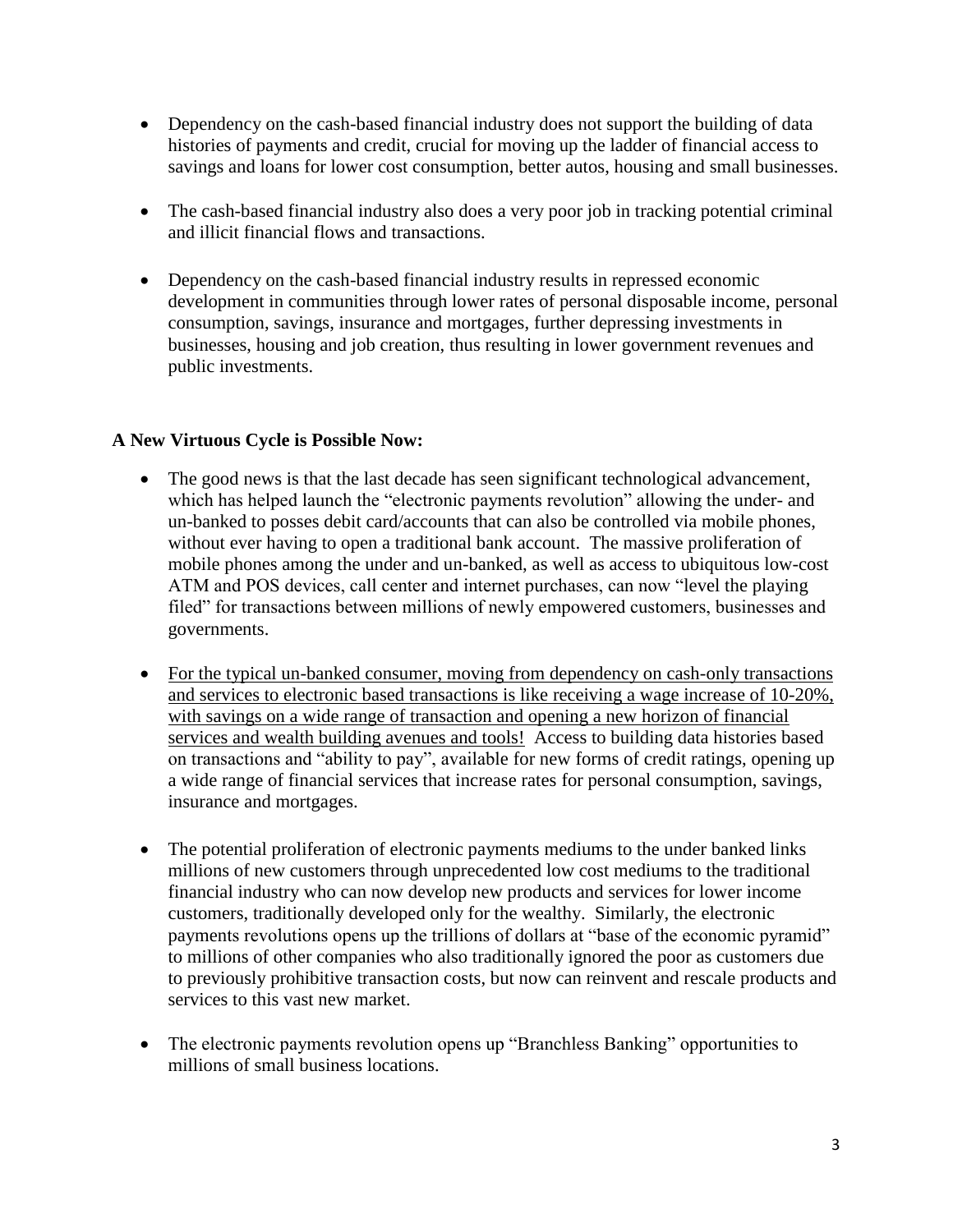- Government transactions for both receiving transfers and making payments represent a huge opportunity for efficiency and growth in revenue collection, providing enhanced service and convenience to constituents, as well as protection and empowerment to the most needy and vulnerable members of the community.
- Providing access to financial services at the same lower cost that weather people pay, would represent dramatic improvement in their wages. The electronic payments revolution thus further enhances investments in businesses, housing and job creation, thus resulting in higher government reviews and public investments. It would also generate dramatic economic demand in exactly the most repressed economic zones, generating short and long-term multiplier effects that benefit the entire economy and society. Fighting poverty and unequal access is Win-Win.

## **An Agenda for Reform:**

- The multi-billion dollar industry of high cost financial services is now hooked on high profits from doing business in cash, using backward technologies that keep consumers and local small business dependent on them. Due to their extremely high concentration and commanding control in poor communities, the industry will make the difference between either providing the gateway, or the roadblock, for a quick transition to new low cost technologies and ways of providing a much wider range of financial services.
- The industry must recognize that their business practices repress economic potential in communities they operate in and place excessive burdens on local taxpayers to deal with the consequences of a cash only industry.
	- o Thus policymakers at the state and local levels should move to levy a "cash-only financial services surcharge fee" and/or a special "zoning assessment" on business that operate entirely on a "cash-only" basis and do not offer the option of electronic loading and transactions to their customers.
	- o Fee and assessment income would dedicate to consumer and citizenship education
- The industry must be encouraged to innovate and replace these old fashioned methods. They are no longer needed and only make their high cost even more abusive of lowincome working families. Indeed both customers and business can win through the profitable conversion to lower cost technologies alternatives, such as low-cost reloadable debit card accounts, ATM and POS devices, mobile-to-mobile payments and mobile banking, call center and internet customer support and purchases.
	- o Businesses can gain partial waivers on fees and assessments to the extent that they implement electronic payments options for their customers. Full waivers can be granted when more than half the value of financial services are sold electronically
- Governments at the local, state and federal level should also embark upon fully embracing electronic payments methods for all the delivering of benefits and transfers, as well as the facilitation of the collection of all types of fees and payments. Government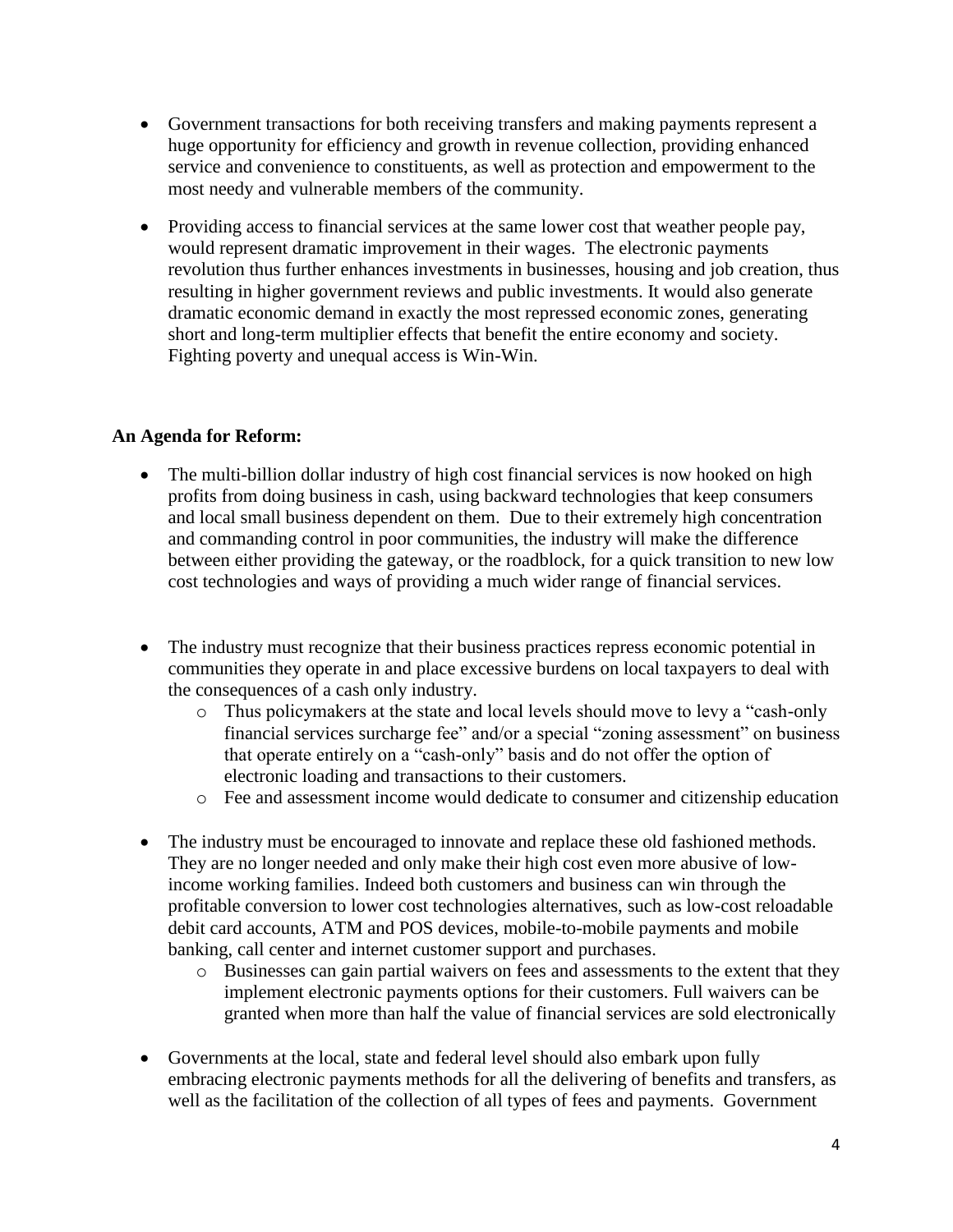issued ID cards should include the capacity to conduct all these government related transactions, easily linked to a person's electronic payments accounts.

Given the huge revenue fees (\$7 Billion) and high rates of profit  $(30+%)$ , a California minimal surcharge of 10%, with exemptions for innovative business, could generate over \$200 million dollars in funds to California. The reinvestment of these funds into immigrant integration agenda, including naturalization campaign, Citizenship and English classes, financial literacy and consumer education – can fuel the generation of a powerful cycle of empowerment and prosperity for all Californians..

#### **The Raw Truth about Unequal Access to Financial Services**

Like the health care crisis in this country, severely unequal access to financial services is a huge problem hidden in plain sight. Recent studies estimate that there are 28 million unbanked people in the U.S. and another 45 million underserved who lack adequate access to credit and other financial services.<sup>iv</sup> The Federal Reserve has estimated that up to 10 percent of American families are unbanked. Moreover, disproportionate shares of minorities are un-banked – studies have shown that 46 percent of African Americans and 34 percent of Hispanic Americans do not have an account at a federally-insured financial institution.<sup>vi</sup>

It used to be that we were concerned about the practice of "redlining" by financial institutions – drawing a red line around a neighborhood, often low and moderate-income minority neighborhoods, and denying access to credit. The issue now, however, no longer appears to be access to credit, but rather the cost and terms of credit. These same neighborhoods have now become targets for high cost financial services providers such as check cashers, payday lenders, wire transmitters, and subprime mortgage lenders. These companies used to be relatively small and unsophisticated, but today they have grown to be large, highly sophisticated and highly aggressive marketers of high cost financial services and products to these neighborhoods. They have come to dominate the financial services markets in these neighborhoods.

One indication of this development is in the most recent Home Mortgage Disclosure Act (HMDA) data released by the Federal Financial Institutions Financial Examination Council (FFIEC). A 2006 Federal Reserve study relying on HMDA data from 2005 found that 55 percent of blacks and 46 percent of Hispanics received so-called high cost mortgages, defined as mortgages with interest rates that exceeded the Treasury rate by 3 percentage points. $\ddot{ }$  This compared to only 17 percent for non-Hispanic whites. The study indicated that borrower related factors accounted for only one-fifth of this disparity.

Another indication is in a Brookings Institution study published last year that compared the prices paid by lower income families in urban neighborhoods for fifteen types of consumer goods, including eight financial services such as home and car loans, check cashing, payday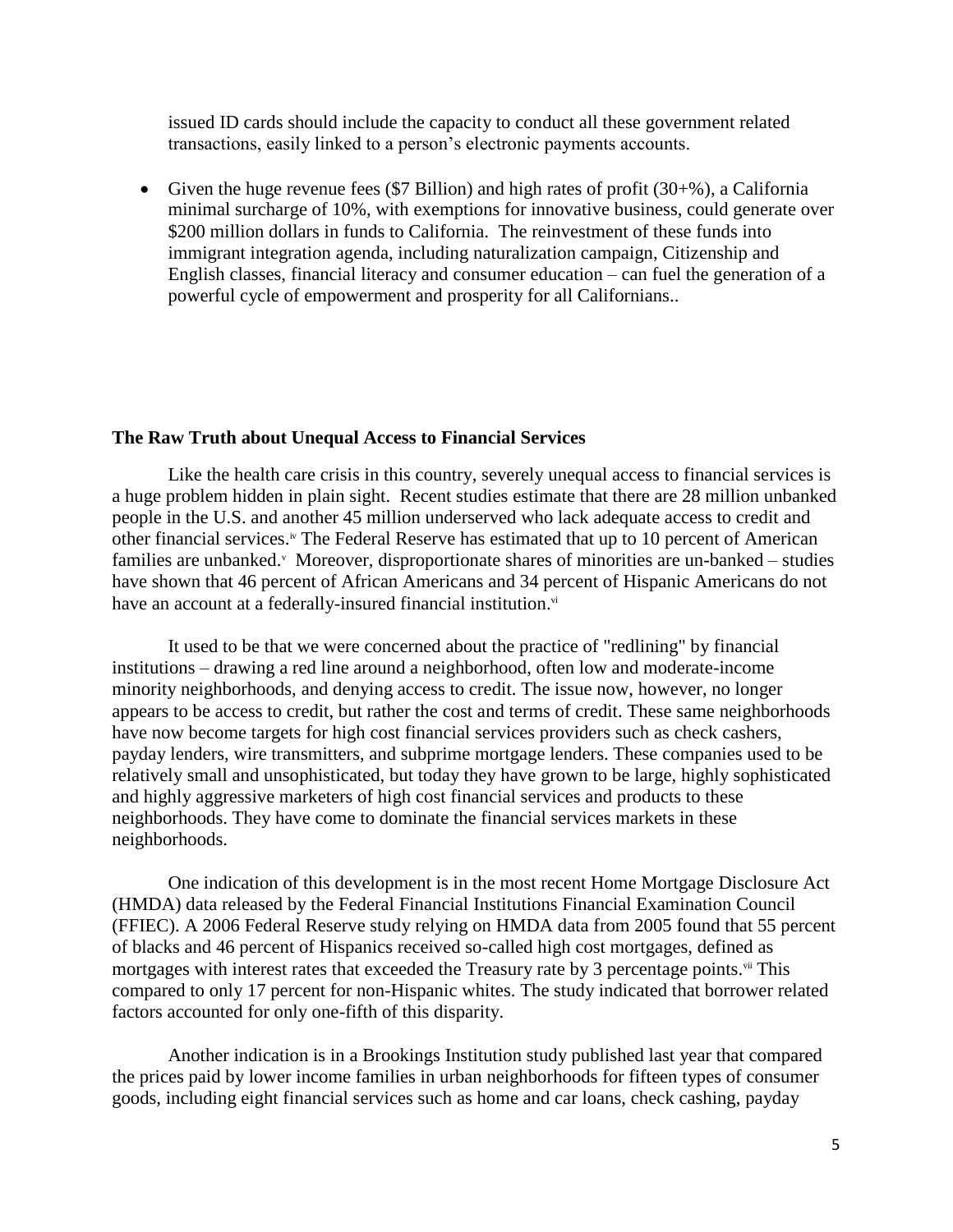loans, and remittance services. Viii The study found that lower income families in these neighborhoods pay higher prices for all fifteen goods, including the eight financial services, than higher income families in suburban neighborhoods. There is an urgent need for greater competition in these markets, particularly from insured financial institutions – banks, thrifts, and credit unions – that may be able to offer borrowers a wider range of lower cost banking products. This would be of great benefit to borrowers, and offers significant potential market opportunities for the financial institutions.

#### **The Case of Los Angeles**

Like many such areas, the City of Los Angeles has challenges in terms of access to low cost financial products and services, particularly in lower income neighborhoods. Los Angeles County is reportedly among the highest ranking in the nation in terms of percentage of unbanked residents.

The Brookings study mentioned earlier examined Los Angeles and found that high priced check cashers and alternative loan providers are very densely concentrated in its poor neighborhoods, far more so than in other areas of the city.<sup>ix</sup> The study found that a significant share of low income residents in Los Angeles utilize high-priced refund anticipation loans and are more likely than other households to get high-priced mortgages. The study also reported that the ratio of high cost financial service providers to residents in Los Angeles's low income neighborhoods was about one to 6,000 compared to about one to 156,000 in high income neighborhoods.

#### **Industry Revenues and Profits in California**

California is a "golden zone" for high cost, cash based financial businesses. Recent estimates put the total of fee collected by check cashers, payday lenders and remittance senders as high as \$5-7 billion, with average industry rates of profits at 30%. This includes remittance income of \$1.5 billion, over \$1 billion just from Latino immigrants.

Check cashers and payday lenders crowd the streets of lower-income neighborhoods seeking to lure consumers through their doors with charming customer service while they dramatically overcharge them. In California communities like West Oakland or Pacoima or National City, banks are scarce and fairly-priced alternatives are few for the residents. Instead there are financial price-gougers:

• Check cashers that charge two percent or more to cash payroll checks that could be deposited for free into a mainstream checking or savings account.

• Payday lenders that charge 500 plus annual percent rate (APR) when an expensive credit card charges interest of 20 percent annually or less.

A California Reinvestment Coalition study of check cashers and payday lenders in five California counties reveals the growing inequities between these two economies and the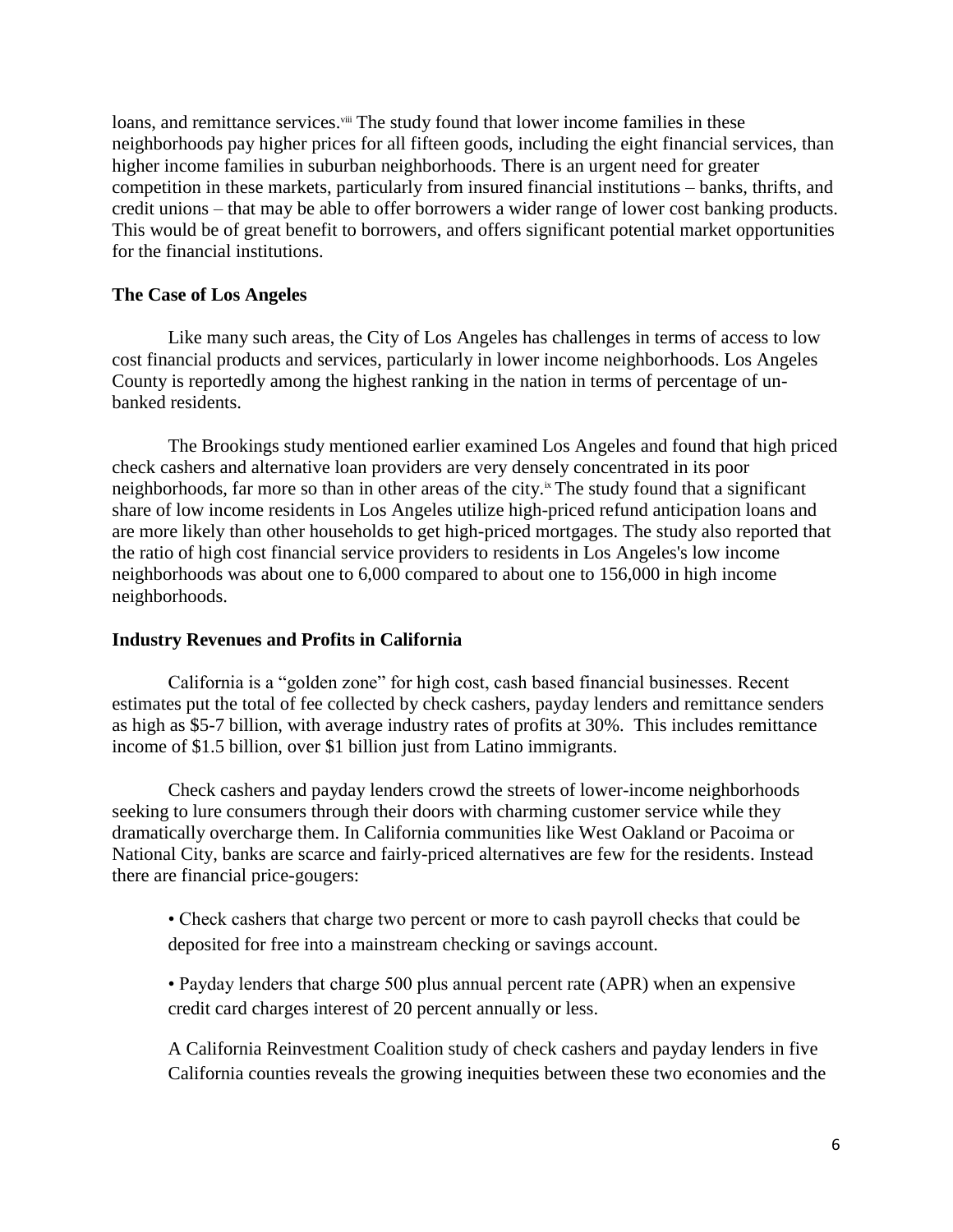role that mainstream bank financing of price gougers has played in their growth as shown by public financial reports and other data. The study's core findings are:

• Financial institutions have removed their bank branches from most lower-income communities while they profit from financing high-priced and highly profitable check cashers and payday lenders in these same neighborhoods.

• The lack of retail competition from bank branches in these communities has created this lucrative opportunity for price-gouging check cashers and payday lenders.

This loss of opportunity in lower-income neighborhoods is reflected in individual financial hardships at the local level. An average user of check cashers and payday lenders spends one thousand additional dollars (\$1,000) annually more than the cost of mainstream products. But, when the picture broadens to the state level, it exhibits immense and devastating economic disadvantages for the daily lives of lower income Californians:

• An estimated 5.2 million<sup>x</sup> Californians use check cashers and are charged at least a two percent fee to cash their checks. Using the California average income of \$47,493, this costs Californians  $$4.9$  billion ( $$4,900,744,729$ ) annually.<sup>xi</sup>

• An estimated 1.5 million California households use a payday lender<sup>xii</sup> 11 times annually for a \$300 $x^{3}$ iii advance<sup>xiv</sup> at a \$45 fee (\$15 per \$100) each time at a cost of \$757 million  $(\$757,291,590)$  annually.<sup>xv</sup>

This means that at least \$5.7 billion comes out of lower-income Californians' pockets annually just due to the high charges of check cashers and payday lenders. This \$5.7 billion does not even include probable further loss of funds due to high charges from refund tax loans, rentto-own stores, subprime mortgage lenders, pawnbrokers, and others. These billions go to unscrupulous finance companies and are lost to families who are struggling on limited budgets.

In addition, remittance agents for money transfer organizations, MTOs, generate large amounts of revenue from fees allocated with sending remittances. A large number of remittance agent's customers are immigrants who have no alternative means to safely send remittances to their family members and friends in their home countries. As a result they are at their mercy of these agents who charge high fees to generate hefty profits. They charge an average fee of 8.02% to send a remittance from the U.S. to Latin America. $x<sub>vi</sub>$ 

An analysis of California reveals that \$45billion was sent from the United States to Latin America in 2006<sup>xvii</sup> with an estimated global total of \$75 billion.<sup>xviii</sup> Annual fees from Latin American remittance agents accumulated in 2006 was \$3.6 billion for the U.S. and approximately \$1 billion for California.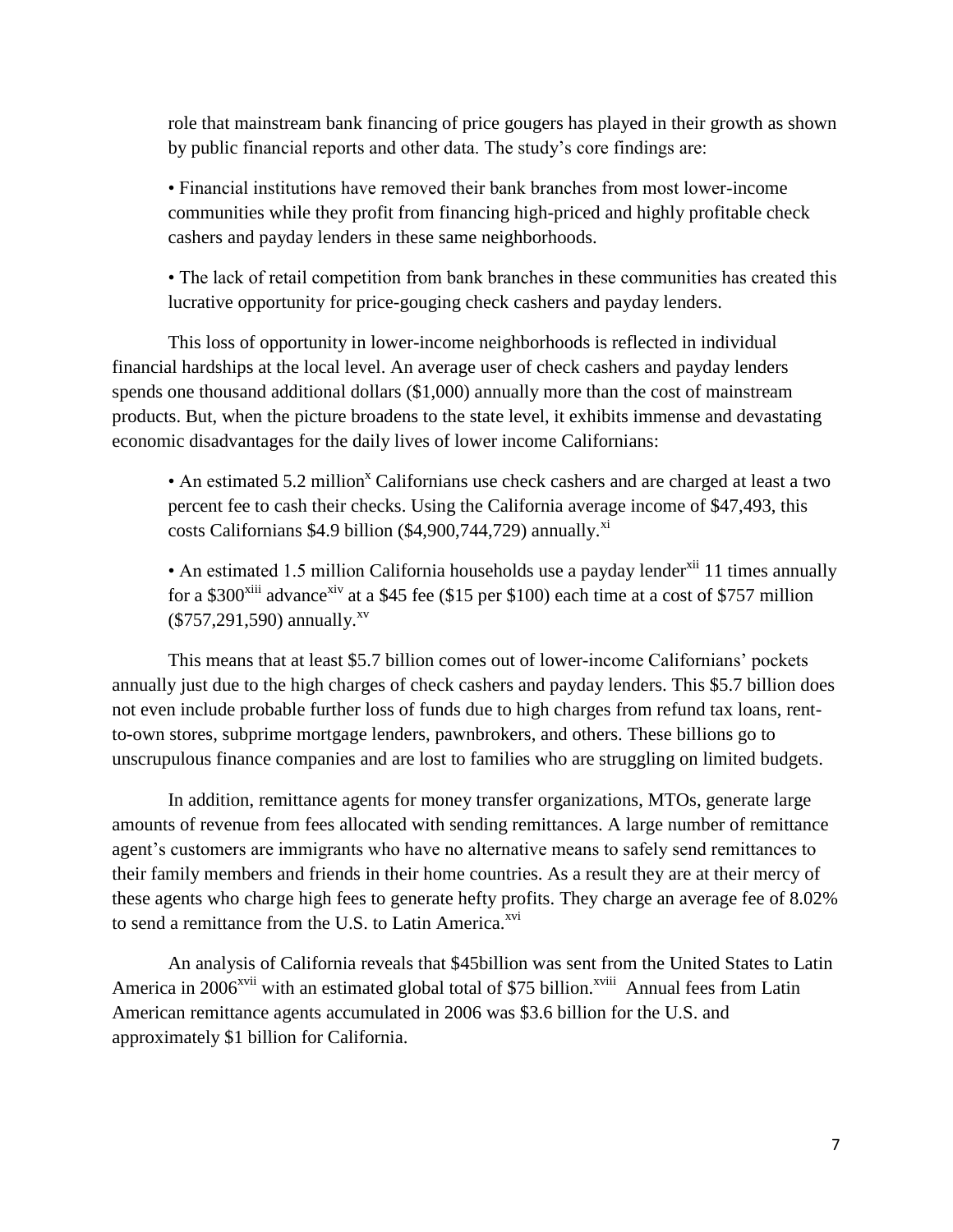| Location   | <b>Remittance</b><br>Amt. (mil) | #Transactions<br>$(mil)*$ | <b>Fee Income</b><br>$8.02\%$ (mil) | Avg. Fee<br><b>Income</b> | <b>Global Fee</b><br>Income (mil) |
|------------|---------------------------------|---------------------------|-------------------------------------|---------------------------|-----------------------------------|
| <b>USA</b> | \$45,000                        | 150                       | \$3,609                             | \$24.06                   | \$4,616                           |
| CA         | \$13,191                        | 44                        | \$1,057.9                           | \$24.04                   | \$1787.04                         |

## **Table 1.1:** Remittances sent from the U.S. to Latin America in 2006

\*Average remittance: 2004 \$240, 2006 \$300

## **References**

1.) California Reinvestment Coalition. "The Financial Divide: An Uneven Playing Field: Bank Financing of Check Cashers and Payday Lenders in California Communities." March 2005. <http://www.calreinvest.org/system/assets/17.pdf>

2.) Financial Service Centers of America, Inc. "Check Cashers are Good Bank Customers." <http://www.fisca.org/FiSCA%20Check%20Cashers%20Broch.pdf>

-Check Cashers process 180 million checks annually with revenues of \$60 billion and generate \$1.5 billion in fee revenues. (pg.1)

-Roughly 80%-90% of these checks are payroll checks with an average size of between \$500 and \$600. (pg. 8)

-The check cashing business is estimated to continue growing at a rate of approximately 11% per year. (pg.8)

-Although figures by state and store vary, on average a bank can expect a typical check cashing location to generate in excess of \$21,000 a month in direct service charges and interest income. (pg.2)

-Not uncommon for banks who make a business of supporting check cashers such as Corus Bank to report fee revenue of over \$200,000 a month. (pg. 2)

**-Professional check cashers derive 10-12% of their revenue from money transfer activities.**  (pg.6)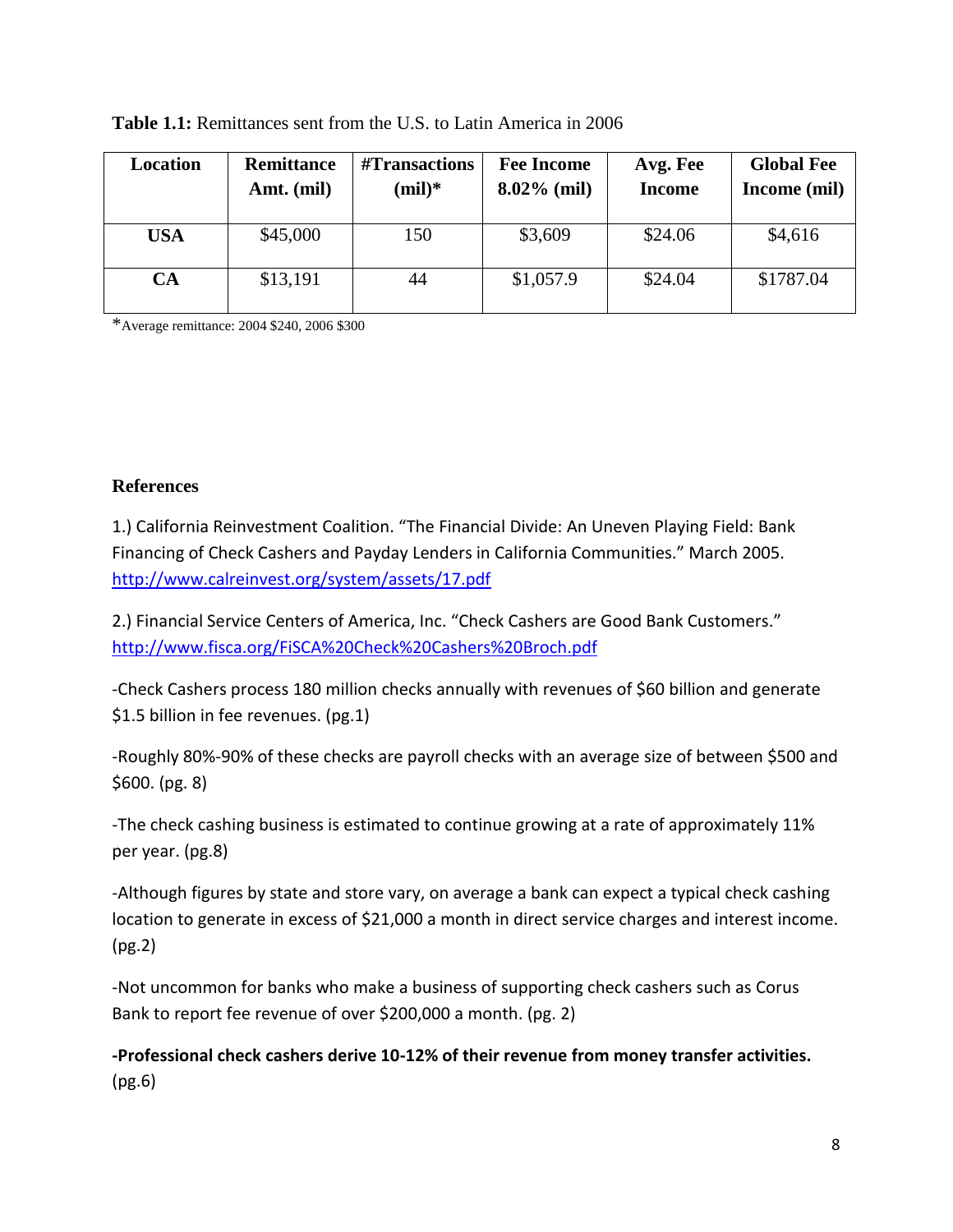**-Check cashers account for roughly 10% of U.S. money transfers worth about \$4 billion.**  (pg.8)

**-Money transmission business is estimated to continue to grow at a rate of approximately 15% per year.** (pg.8)

3.) California Reinvestment Coalition. "The Financial Divide: An Uneven Playing Field: Bank Financing of Check Cashers and Payday Lenders in California Communities." March 2005. <http://www.calreinvest.org/system/assets/17.pdf>

 An estimated 5.2 million Californians1 use check cashers and are charged at least a two percent fee to cash their checks. Using the California average income of \$47,493, this

costs Californians \$4.9 billion (\$4,900,744,729) annually.

• An estimated 1.5 million2 California households use a payday lender 11 times annually 3 for a \$3004 advance at a \$45 fee (\$15 per \$100) each time at a cost of \$757 million

(\$757,291,590) annually.

-The three Check Cashing Giants are: Dollar Financial Group (operates as Money Mart in CA), Advance America (operates as Advance America Cash Advance Centers in CA), and ACE Check Cashing (operates as Ace America's Cash Express in CA). (pg. 4)

-Dollar Financial Group Revenue for 2004: \$246.4 million

-Advance America Revenue for 2004: \$489.5 million

-ACE Check Cashing Revenue for 2004: \$253 million

-Dollar Financial Group reports that its profit margin per store is 32.3% (pg.1)

-**California has 6,446 locations licensed by the state to do check cashing or payday lending.** One-half of these licenses are liquor stores, groceries, and convenience stores for whom this is a secondary business. (pg. 4-5)

-Remaining 3,106 are retail consumer outlets whose primary business is predatory finance. (pg. 4-5)

**\*U.S. check cashing revenue is more than \$60 billion annually** (pg.5)

## **\*U.S. PayDay lending is \$40 billion annually** (pg. 5)

4.) Tony Pugh. "Rivals for Payday Lenders: Banks, credit Unions Aim for A piece of CheckCashing Market." December 12, 2007. <http://www.sacbee.com/103/story/554905.html>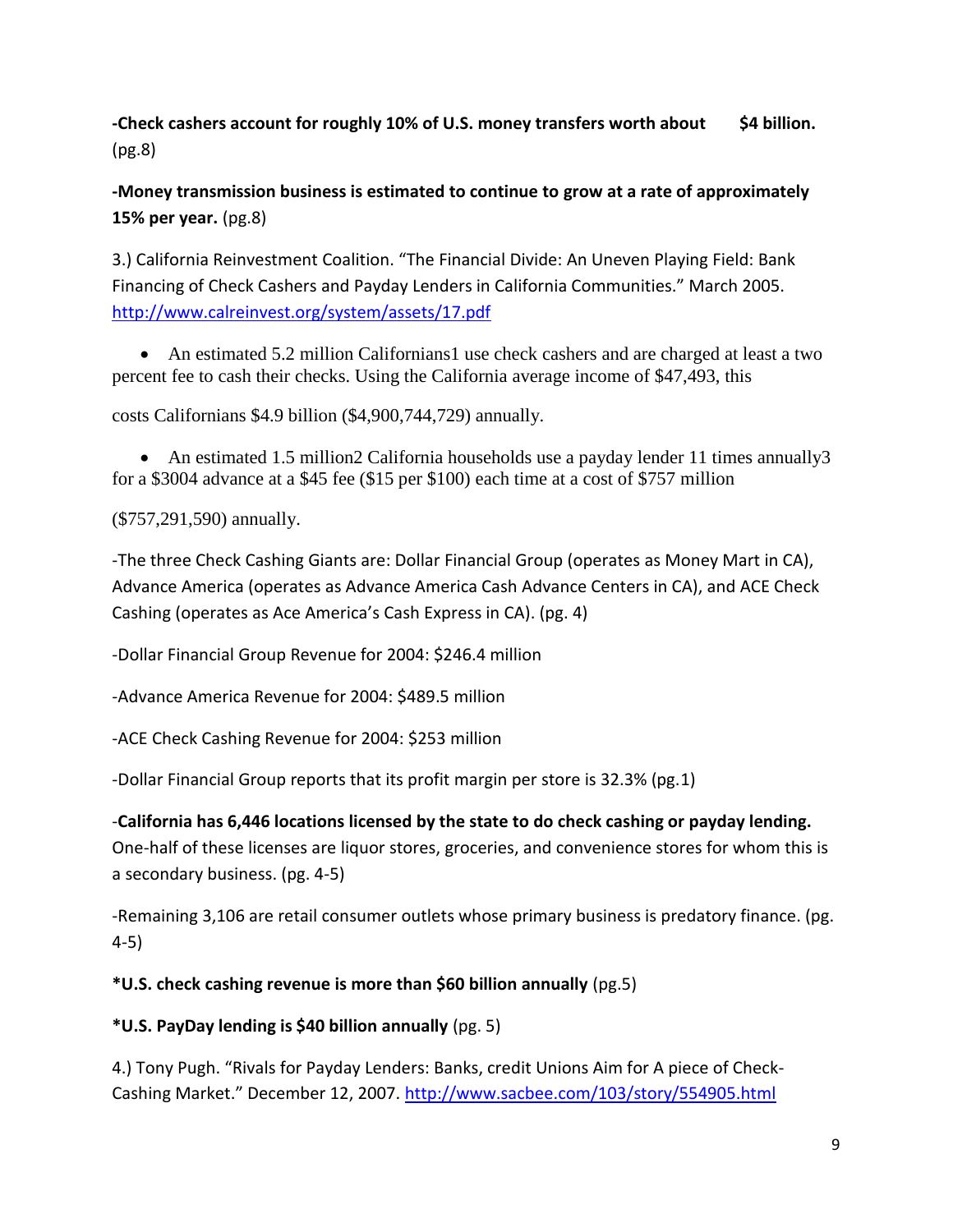-Dynamic growth of the alternative finance industry has provided the dire need among many Americans for convenient small-dollar loans and immediate check cashing without bank delays.

-About \$10 billion in fees are collected each year on these services from some 47million households, or roughly 81 million people-said H. Leon Majors III, the President of ESP Payments Research Group.

[http://www.consumerfed.org/pdfs/CFA\\_2006\\_Check\\_Cashing\\_Study111506.pdf](http://www.consumerfed.org/pdfs/CFA_2006_Check_Cashing_Study111506.pdf)

### **Endnotes**

- $\overline{\phantom{a}}$ <sup>i</sup>Teller Vision; "Business for 'Unbanked' are Booming." Sep2005 Issue 1337, p4-4, 1/3p. <http://search.ebscohost.com/login.aspx?direct=true&db=buh&AN=17906696&site=bsi-live>
- ii Punch, Linda; "Beckoning the Unbanked." Credit Card Management; Oct2004, Vol. 17 Issue 7, p28-34, 5p. <http://search.ebscohost.com/login.aspx?direct=true&db=buh&AN=14606048&site=bsi-live>
- <sup>iii</sup> Tescher, Jennifer. "Problems and Promise in Prepaid Debit." American Banker; 4/27/2007, Vol. 172 Issue 81, p11-11, 3/5p,

<http://search.ebscohost.com/login.aspx?direct=true&db=buh&AN=24886346&site=bsi-live> iv "Private-Label Card Program From GE Offers 'Road to Credit' To Tap Greater Portion of Market," citing statistics from Bearing Point, *The Wall Street Journal*, July 7, 2006.

<sup>v</sup> The Board of Governors of the Federal Reserve System, in its *Survey of Consumer Finances*, has reported that from 9 to 13 percent of U.S. households lack transaction accounts. See Federal Reserve Bulletins dated January 1997, January 2000, January 2001, and January 2004

vi Sherrie L. W. Rhine, "A Closer Look at the Unbanked," May 22, 2006, and Sherrie L. Rhine and William H. Greene, "The Determinants of Being Unbanked for U.S. Immigrants," *Journal of Consumer Affairs*, summer 2006, Vol. 40 Issue 1, p. 21-40; and Sherrie L.W. Rhine, Katy Jacob, Yazmin Osaki, and Jennifer Tescher, "Cardholder Use of General Spending Prepaid Cards: A Closer Look at the Market," January 2007.

v<sup>ii</sup> Robert B. Avery, Kenneth P. Brevoort, and Glenn B. Canner, "Higher-Priced Home Lending and the 2005 HMDA data," *Federal Reserve Bulletin*, September 2006.

viii"From Poverty, Opportunity, Putting the Market to Work for Lower Income Families," The Brookings Institution Metropolitan Policy Program, 2006.

<sup>ix</sup> "From Poverty, Opportunity, Putting the Market to Work for Lower Income Families," The Brookings Institution Metropolitan Policy Program, 2006;

http://www.brook.edu/metro/pubs/20060718\_LosAngeles.pdf.